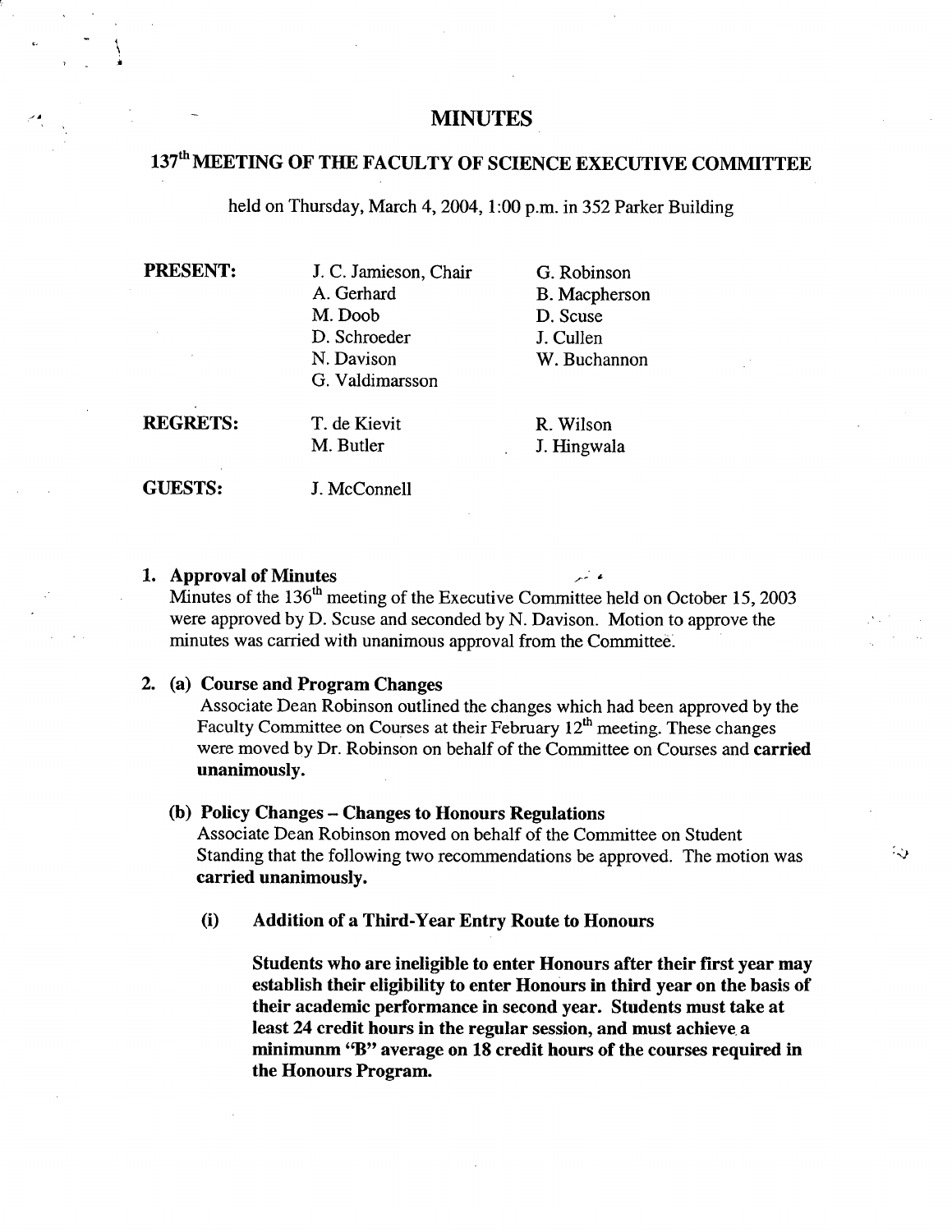**Students who are ineligible to enter Honours after their second year may establish their eligibility to enter Honours in fourth year on the basis of their academic performance in third year. Students must take at least 24 credit hours in the regular session, and must achieve a minimun "B" average of 18 credit hours of the courses required in the Honours Program.** 

**(ii) Extension of the Minimum Performance Level Table to 221 credit hours. For students who are permitted to exceed the 138 Credit Hour Limit on the Degree.** 

## 3. **Dean's Report**

-

partir<br>D

Dean Jamieson reported on the following:

- EITC Dean Jamieson reported that 237 M has been raised by the University Capital Campaign. 16 M has been raised for the EITC Building, short by 4 M. The contractor's figures won't be available for a couple of weeks. The tenders were supposed to be put out in two parts but will now be bid on as a set, which the University has agreed to.
- **NSERC Dinner** There was a dinner held on March 1 to honour individuals who have been NSERC grant awardees continuously for 25 years or more. There are 71 faculty members at the University who fall into this category and one in Science who has been an NSERC grantee for-over 50 years!! NSERC President, Tom Brzustowski was in attendance.
- $\blacksquare$ **Dean's Successor** - Dean Jamieson reported that Mark Whitmore will be arriving on July 5<sup>th</sup>, 2004. Dean Jamieson is taking an Administrative Leave for one year and will then retire. He will continue with his research program.
- **2004 Centennial Banquet**  Dean Jamieson reported that there were 264 tickets sold at present, the maximum number is 290. Reg Alcock, his wife and a staff member will attend on behalf of the Federal Government, Tim Sale will attend to represent the Province. The President had suggested inviting the Minister of Health, as well as Diane McGifford and Muriel Smith of COPSE. The federal government has agreed to hand over the Buller archives to the University of Manitoba at the dinner. They currently reside in the National Archives of Canada and the national archivist will be invited to attend. There are two major articles in the journal "Manitoba History" by Gordon Goldsborough and Harry Duckworth, and another by Gordon Goldsborough on Reginald Buller. Everyone at the banquet will receive a copy. There are several corporate tables and tables will be reserved for departments.
- **Human Ecology Name Change**  Human Ecology has asked the Dean's opinion on a change of name to Applied Life Sciences. The opinion of the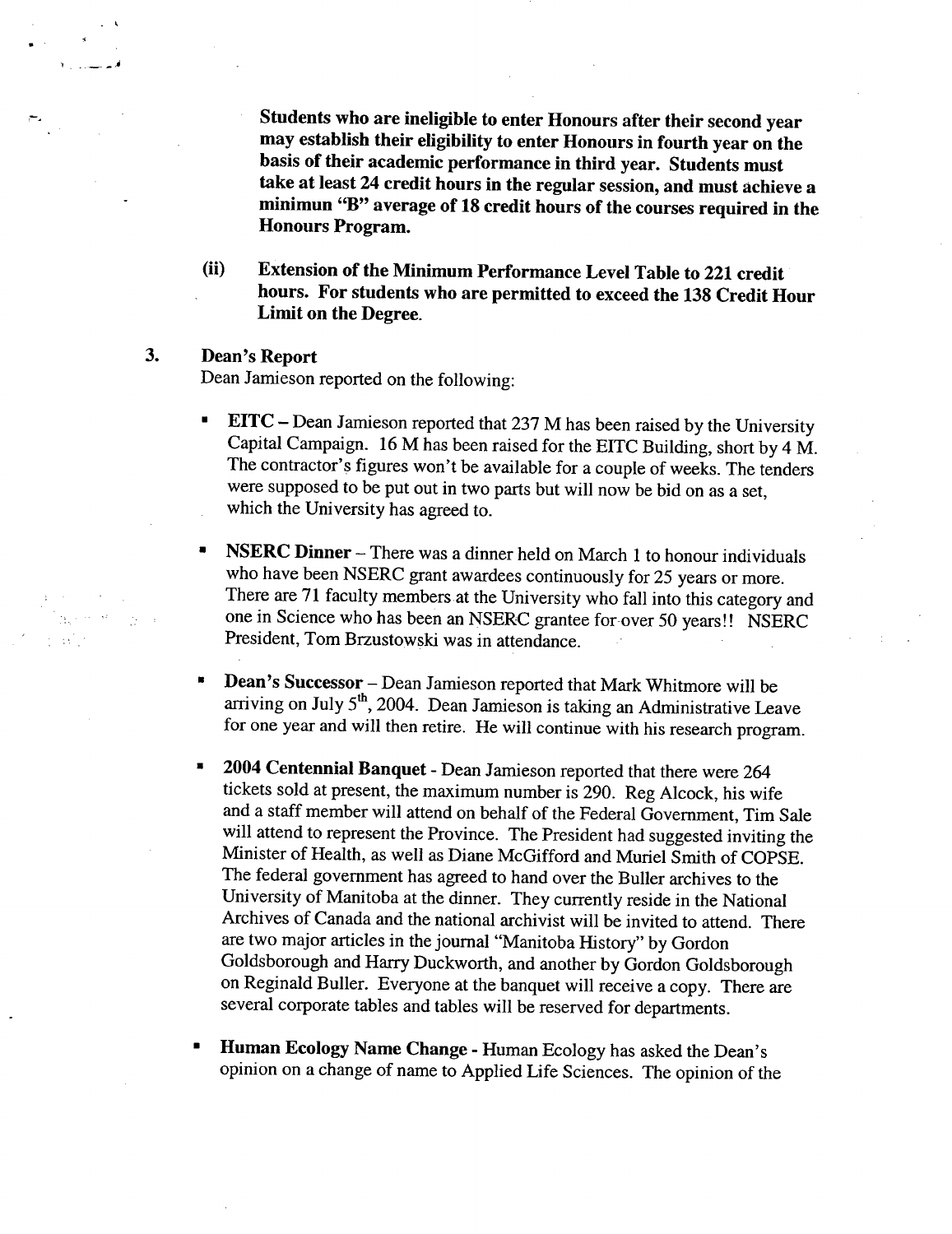Committee was that it might be confusing to the students and they were not in favor of it.

**Professor Emeritus Nomination** - Hugh Williams name will go forward at the Chancellor's Committee meeting on March  $12<sup>th</sup>$ .

 $\sim 10$ 

the strip

 $\epsilon = \mathbb{E}_{\mathbf{q}_1}$ 

Tagli Bacchini (S)  $\mathcal{H}_{\mathcal{O}}(\mathcal{O})$  and  $\mathcal{O}(\mathcal{O})$  and  $\mathcal{H}_{\mathcal{O}}(\mathcal{O})$ 

 $\mathcal{L}_{\mathrm{eff}}$ 

# **4. Adjournment**

The meeting adjourned at 2:00 p.m.